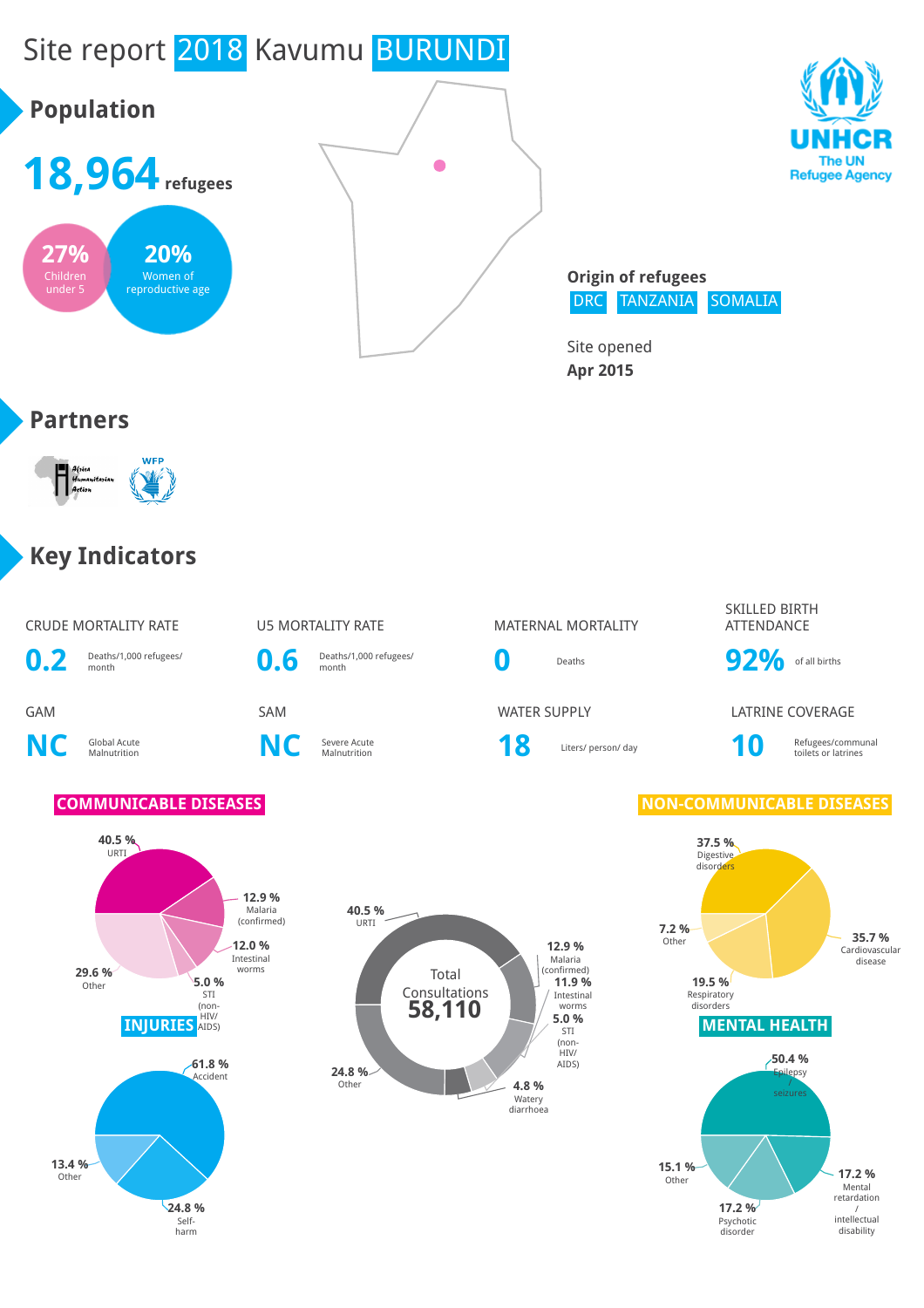## **Public Health**

| <b>HEALTH STAFFING</b>                                      | <b>INDICATOR</b> | <b>STANDARD</b> |           | <b>MORBIDITY</b>                                 | <b>INDICATOR</b> | <b>STANDARD</b> |   |
|-------------------------------------------------------------|------------------|-----------------|-----------|--------------------------------------------------|------------------|-----------------|---|
| Number of medical doctors                                   |                  | 1: 50,000       | $\bullet$ | Incidence of malaria among children under        | 33               |                 |   |
| Number of qualified nurses                                  |                  | 1:10,000        | $\bullet$ | Incidence of watery diarrhoea among              | 29               |                 |   |
| Number of community health workers                          |                  | 1: 1,000        | $\bullet$ | children under 5                                 |                  |                 |   |
| <b>ACCESS AND UTILIZATION</b>                               | <b>INDICATOR</b> | <b>STANDARD</b> |           | Incidence of pneumonia among children<br>under 5 | 13               |                 |   |
| Consultations per trained clinician per day                 | 85               | < 50            | ☺         | Incidence of pneumonia among over 5              | $\overline{7}$   |                 |   |
| Health utilisation rate (new visits / refugee /             | 2.4              | $1 - 4$         | ☑         | Tuberculosis success rate                        |                  | < 90%           |   |
| year)<br>Proportion of host population consultations        | 4%               |                 |           | Were any MDR/X-TB cases diagnosed among<br>PoCs? |                  | <b>No</b>       |   |
| <b>MORTALITY</b>                                            | <b>INDICATOR</b> | <b>STANDARD</b> |           | <b>VACCINATION</b>                               | <b>INDICATOR</b> | <b>STANDARD</b> |   |
| <b>Crude Mortality Rate</b><br>(CMR) (/1000/month)          | 0.2              | < 0.75          | Ø         | Full vaccination coverage                        | 8%               | < 95%           | Ø |
| <b>Under-five Mortality Rate</b><br>(U5MR) (/1000/month)    | 0.6              | < 1.5           | Ø         | Measles vaccination coverage                     | 14%              | < 95%           | Ø |
| <b>Infant Mortality Rate</b><br>(IMR) (/1000 livebirths)    | 42.0             | < 30            | Ø         | Source of vaccination data                       |                  |                 |   |
| <b>Neonatal Mortality Rate</b><br>(NNMR) (/1000 livebirths) | 14               | < 20            | $\bullet$ | IN-PATIENT DEPARTMENT (IPD)                      | <b>INDICATOR</b> | <b>STANDARD</b> |   |
| <b>OUTBREAK ALERT AND RESPONSE</b>                          | <b>INDICATOR</b> | <b>STANDARD</b> |           | Average length of stay (days)                    | 2.7              |                 |   |
| Proportion of outbreaks investigated within 48<br>hours     |                  | 100%            |           | Case fatality rate                               | 0.0              |                 |   |
| Number of outbreaks reported                                | $\mathbf 0$      |                 |           | Hospitalisation rate                             | 36.8             | $50 - 150$      | ೞ |

# **Reproductive Health**

| <b>ANTENATAL CARE</b>                                                                     | <b>INDICATOR</b> | STANDARD        |                       | <b>FAMILY PLANNING</b>                                                      | <b>INDICATOR</b> | <b>STANDARD</b> |                       |
|-------------------------------------------------------------------------------------------|------------------|-----------------|-----------------------|-----------------------------------------------------------------------------|------------------|-----------------|-----------------------|
| Antenatal care coverage                                                                   | 59%              | > 90%           | Ω                     | Contraceptive prevalence rate                                               | 4%               | $\geq 30\%$     | ⊠                     |
| Coverage of antenatal tetanus vaccination                                                 | 18%              | >95%            |                       | Source of contraceptive prevalence data                                     |                  |                 |                       |
| <b>DELIVERY CARE</b>                                                                      | <b>INDICATOR</b> | <b>STANDARD</b> |                       | SEXUAL AND GENDER-BASED VIOLENCE (SGBV)                                     | <b>INDICATOR</b> | <b>STANDARD</b> |                       |
| Proportion of births attended by skilled<br>personnel                                     | 92%              | $\geq 90\%$     | $\checkmark$          | Total number of reported rapes                                              | 6                |                 |                       |
| Proportion of births conducted by caesarean<br>section                                    | 4%               | $5 - 15%$       | $\boldsymbol{\Omega}$ | Proportion of eligible rape survivors provided<br>with PEP within 72 hours  | 0%               | 100%            | $\boldsymbol{\omega}$ |
| Proportion of newborn infants with low birth<br>weight (<2500 gs) (weighed within 72 hrs) | 4%               | < 15%           |                       | Proportion of eligible rape survivors provided<br>with ECP within 120 hours | 83%              | 100%            | $\boldsymbol{\Omega}$ |
| Proportion of teenage pregnancies                                                         | 1%               |                 |                       | SEXUALLY TRANSMITTED INFECTIONS (STIS)                                      | <b>INDICATOR</b> | <b>STANDARD</b> |                       |
| Still birth rate (/ 1000 total births / month)                                            | 0                |                 |                       | Number of genital ulcer diseases                                            | 228              |                 |                       |
| Number of maternal deaths                                                                 | $\mathbf{0}$     |                 |                       | Number of Pelvic Inflammatory diseases                                      | 13               |                 |                       |
| Proportion of maternal deaths investigated<br>within 48 hours                             |                  | 100%            |                       |                                                                             |                  |                 |                       |